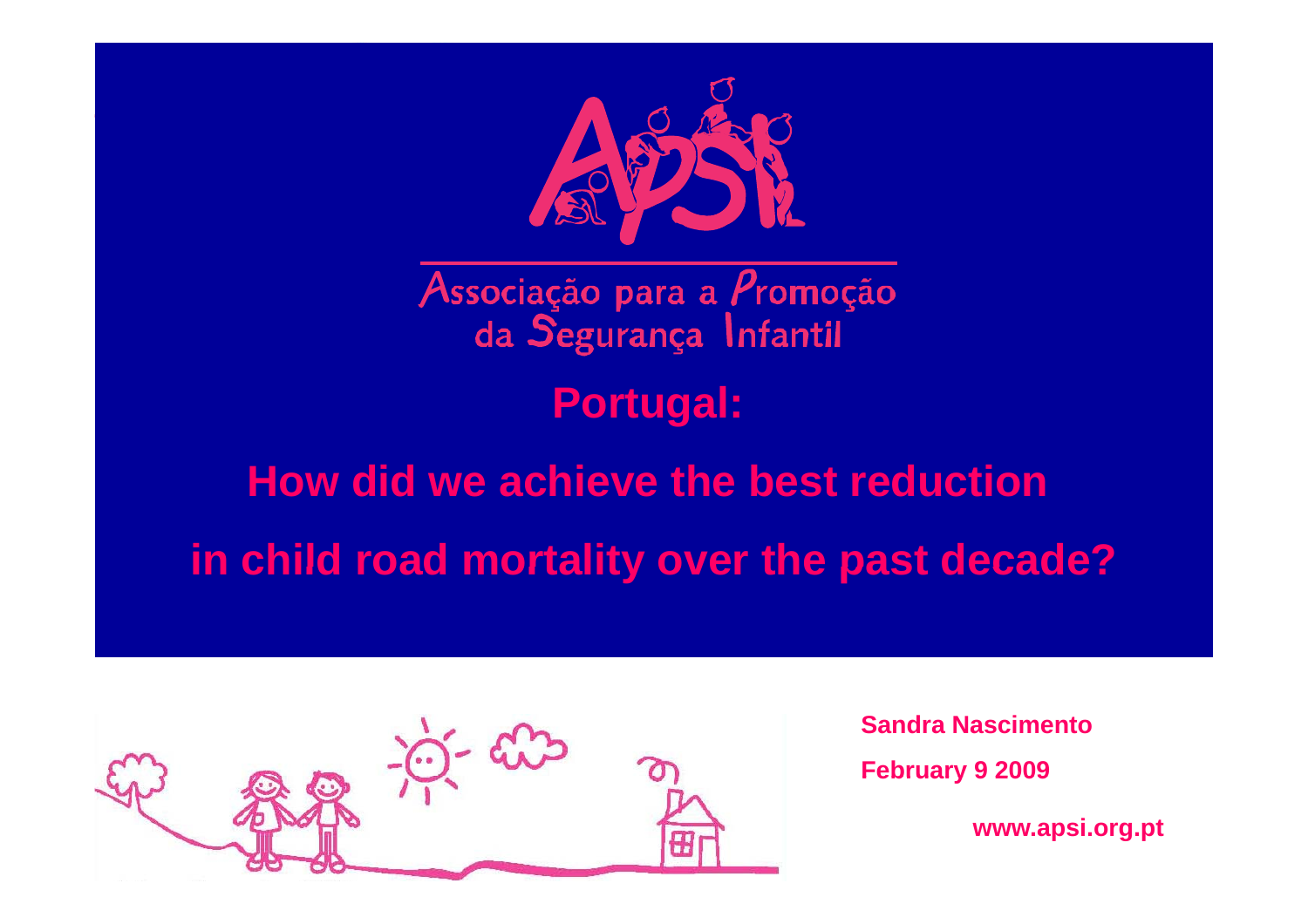



**Associação para <sup>a</sup> Promoção da Segurança Infantil Portuguese Association for Child Safety Promotion**

**is a private non-profit organisation, launched in 1992, with the**  objective of promoting joint efforts for the reduction of the number **and severity of injuries to children and adolescents**

#### **INTERVENTION AREAS**

- Road Safet y
- Home Safety
- Drowning Prevention
- **Example 19 values Standardisation**<br>
Standardisation Standardisation **www.apsi.org.pt**

#### **Tools:**

- Information & Communication
- Training & Education
- Research
- 
- Legislation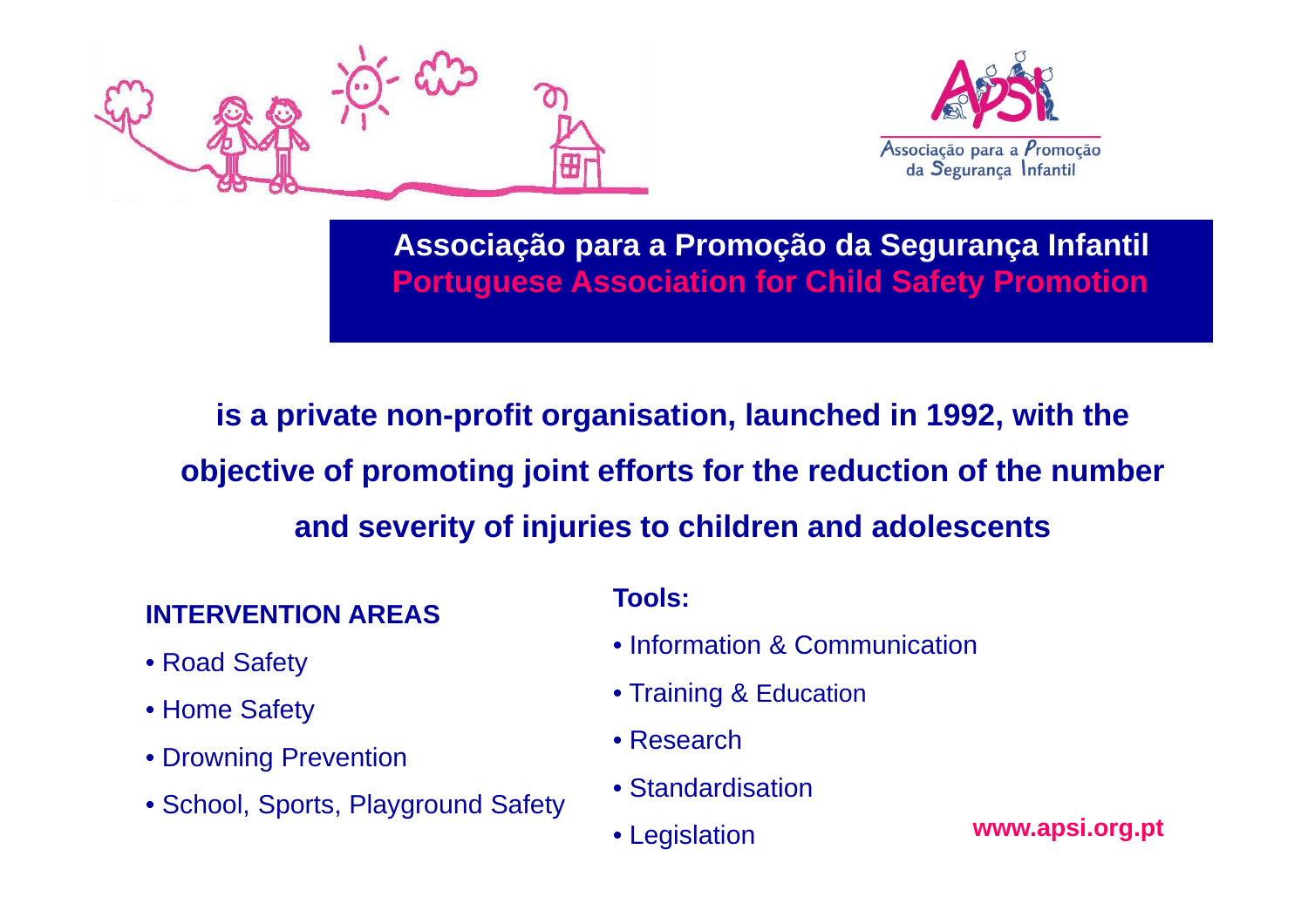



#### **Child Road Mortality**

### **Sharp decrease between 1998/2006**

**(children up to 17 years old)**



**Deaths among pedestrians, passengers and drivers**



- **Decrease of mortality in all road users**
- **Half of dead children are car passengers**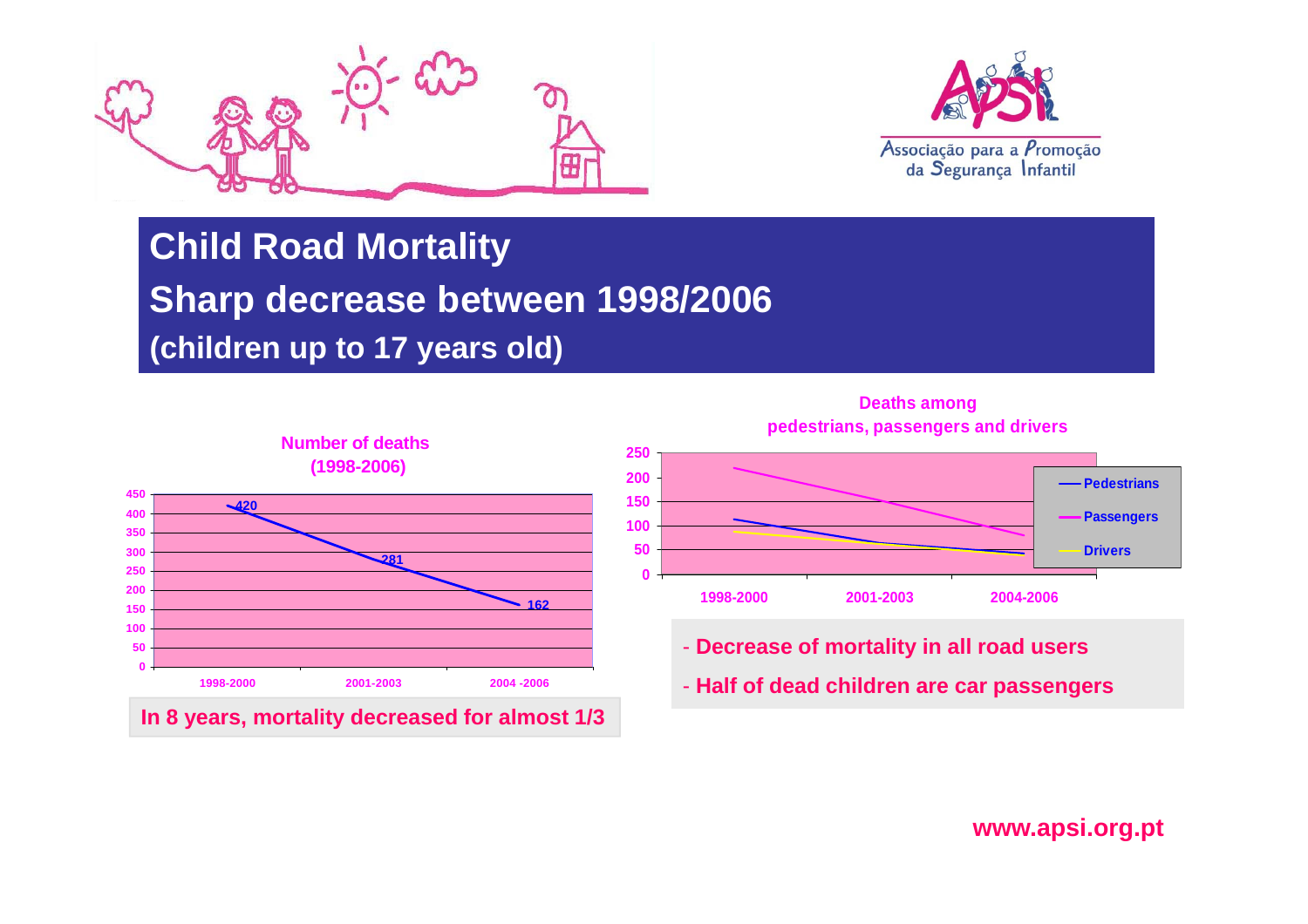



### **Measures with direct impact: 1/ Child restraint systems (CRS)**

#### **CRS use in highways (0-12 years) - evolution**



**f** - **In 11 years the situation reversed: from less than 20% of CRS use in 1996 to more than 80% in 2007**

- **but still in 2007: only a little more than half of the hild ll i dchildren are well carried**



**- Protection increased more in children > 3 years old, since 2005**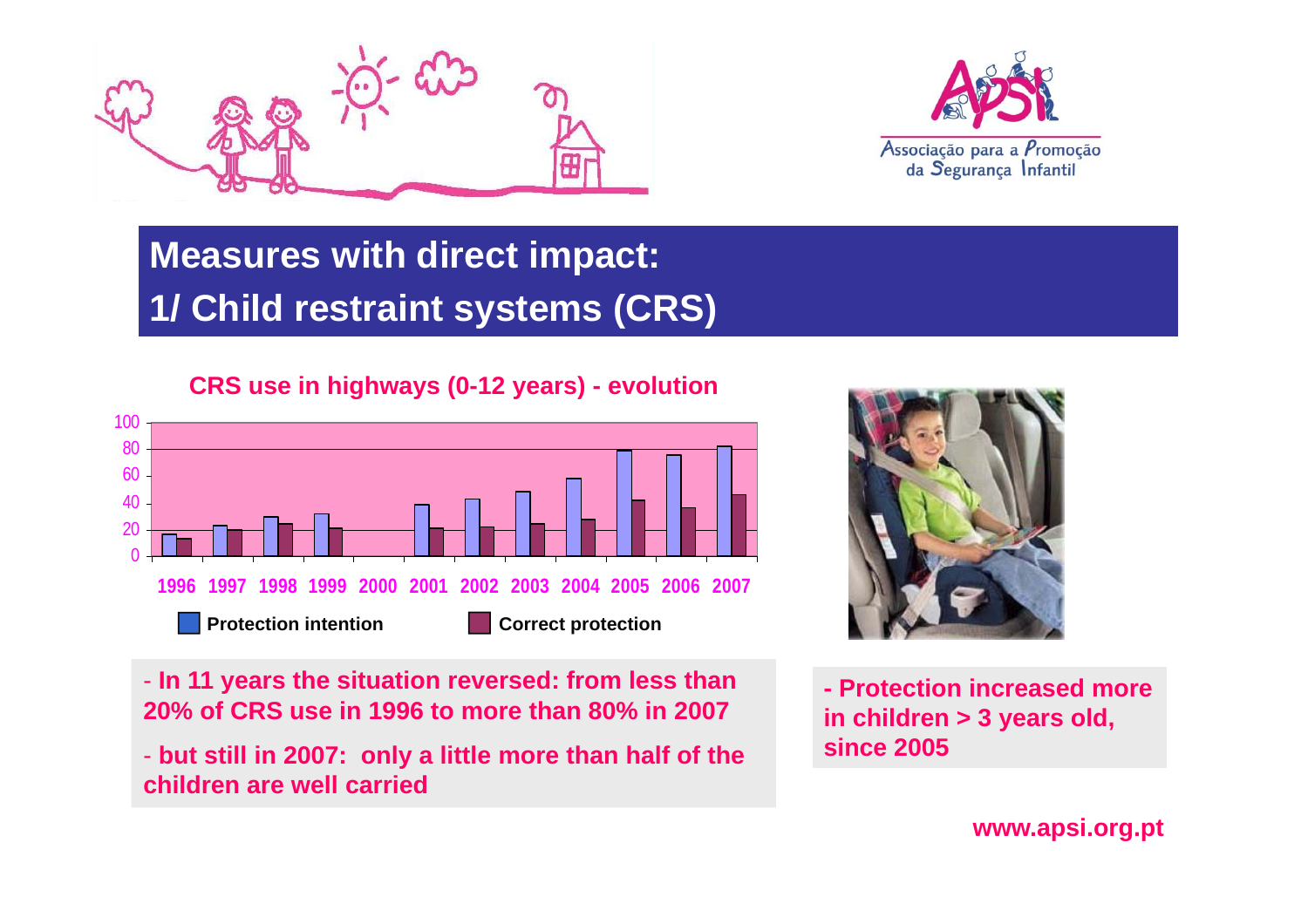



**Measures with direct impact 1/ Child restraint systems (CRS)**

> **Importance of law changes: mandatory use of CRS until 3 years (1995) and until 12 years (2005)**

> > **Informative campaigns**

**Enforcement**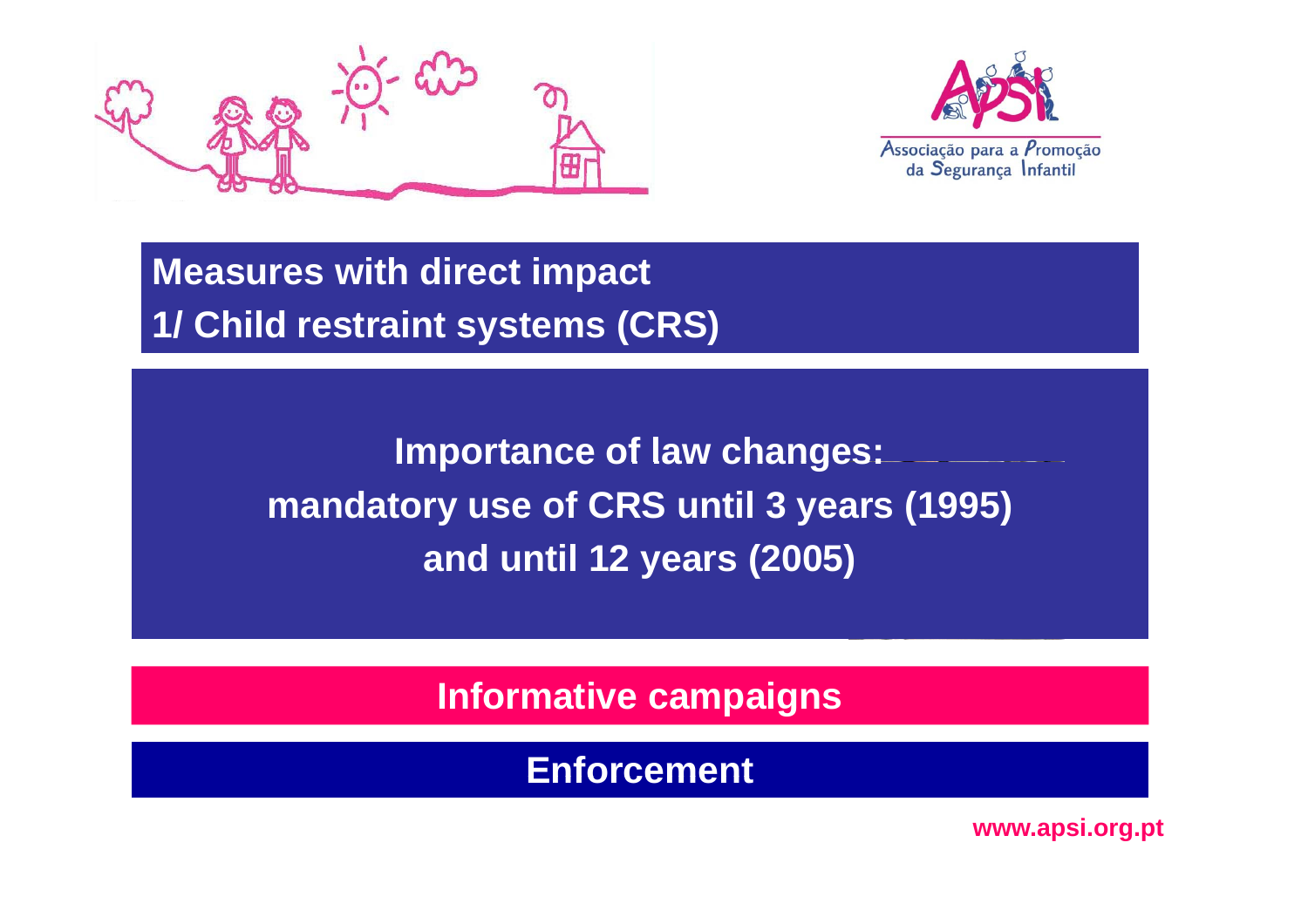



**Child Road Safety in Portugal Measures with direct impact**

# **Reduction of VAT for CRS CRS**

**New law adopted in Jan 2009**

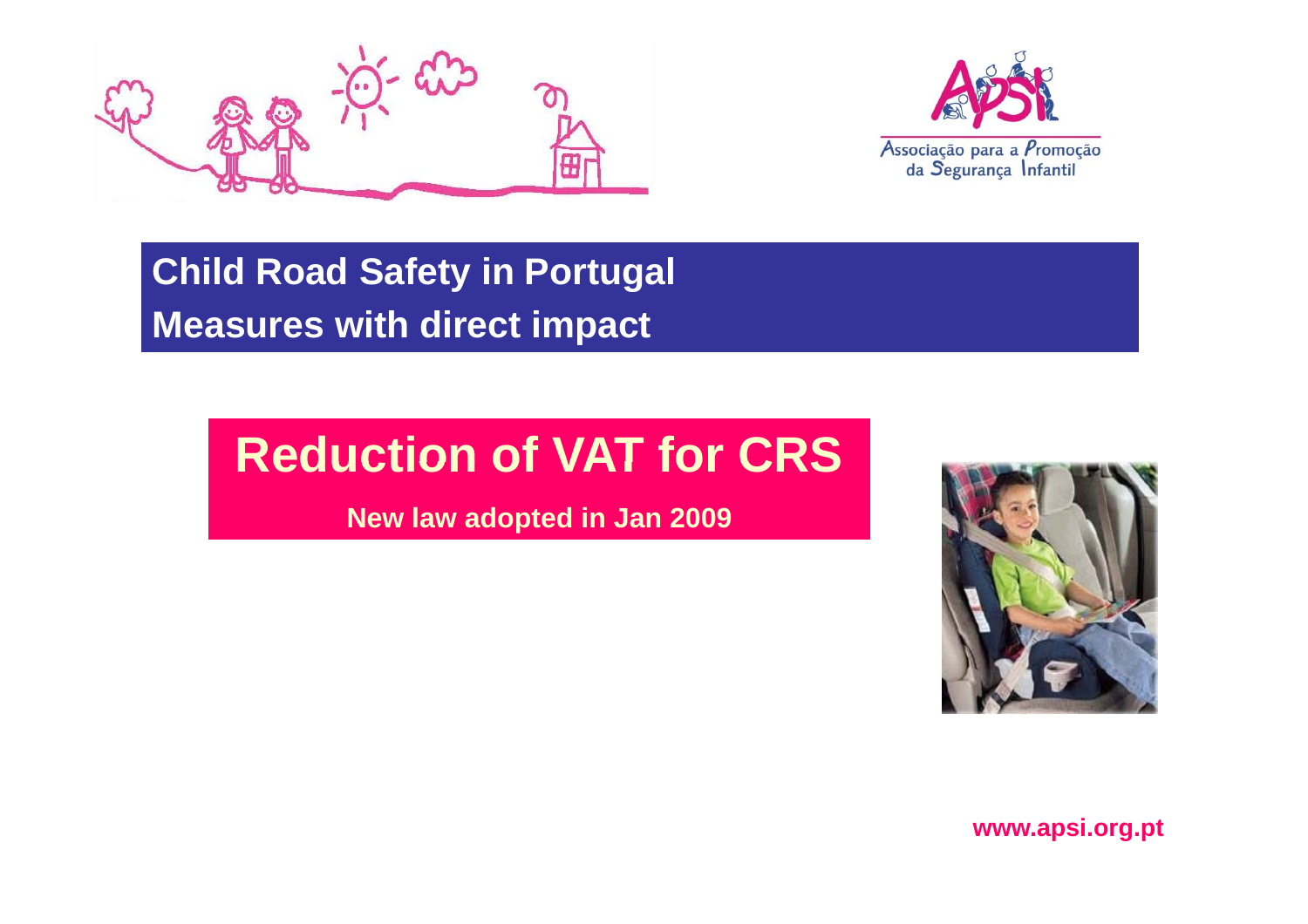



# **Measures with direct impact**

#### **2/ Promoting rearward facing seat**

#### **CRS ORIENTATION ACCORDING TO CHILD AGE**



APSI, 2007



**Rwf increased in age group 9-12 M and even in group 12-18 M (most difficult age groups)**

**9-12 M RwF - less than 30% to more than 50%** 

**12-18 M RwF - less than 10% to more than 20%**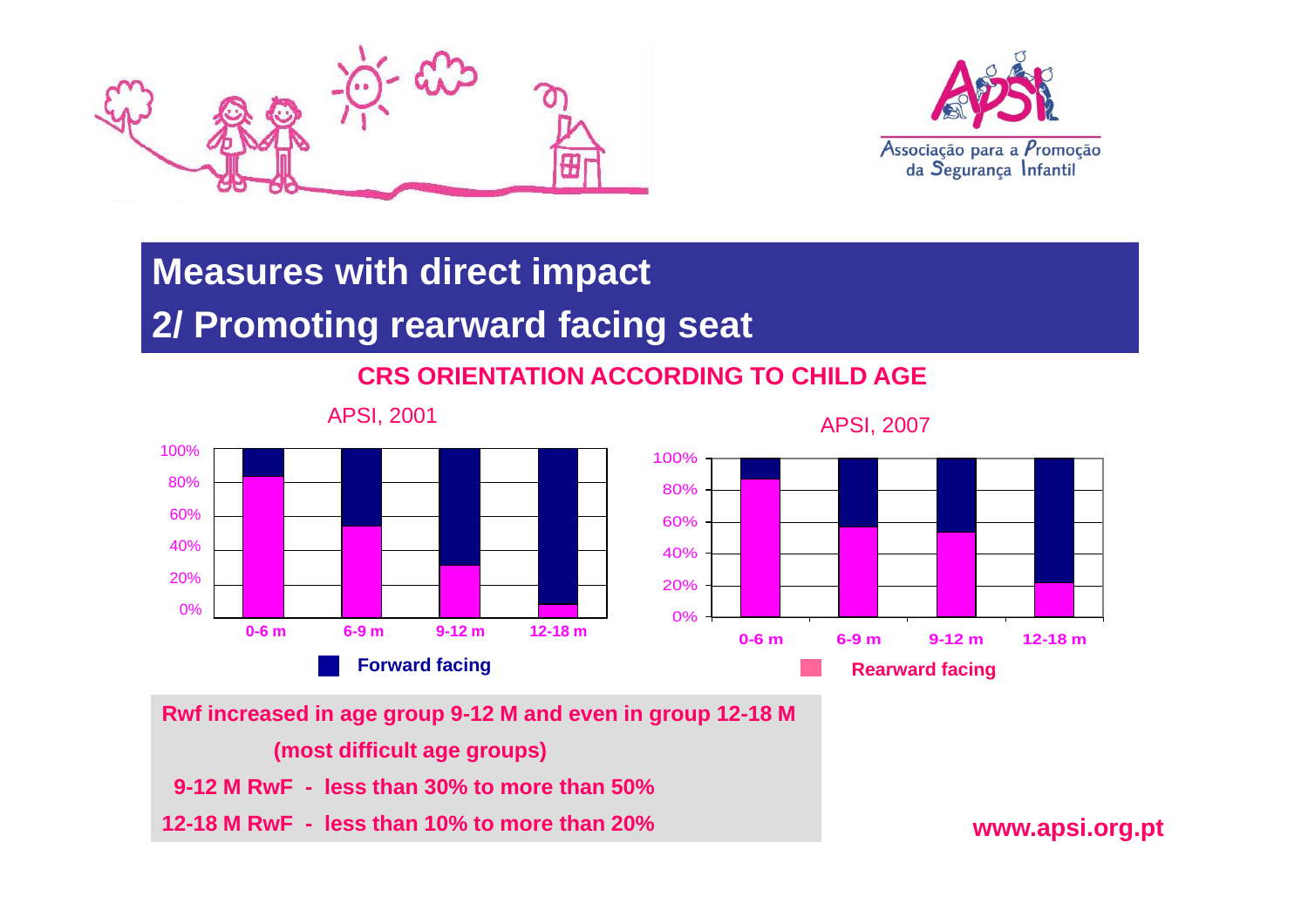



**Measures with direct impact 2/ Promoting rearward facing seat**

**APSI I f ti C i In formation Campaigns**

**APSI CRS Checkpoints**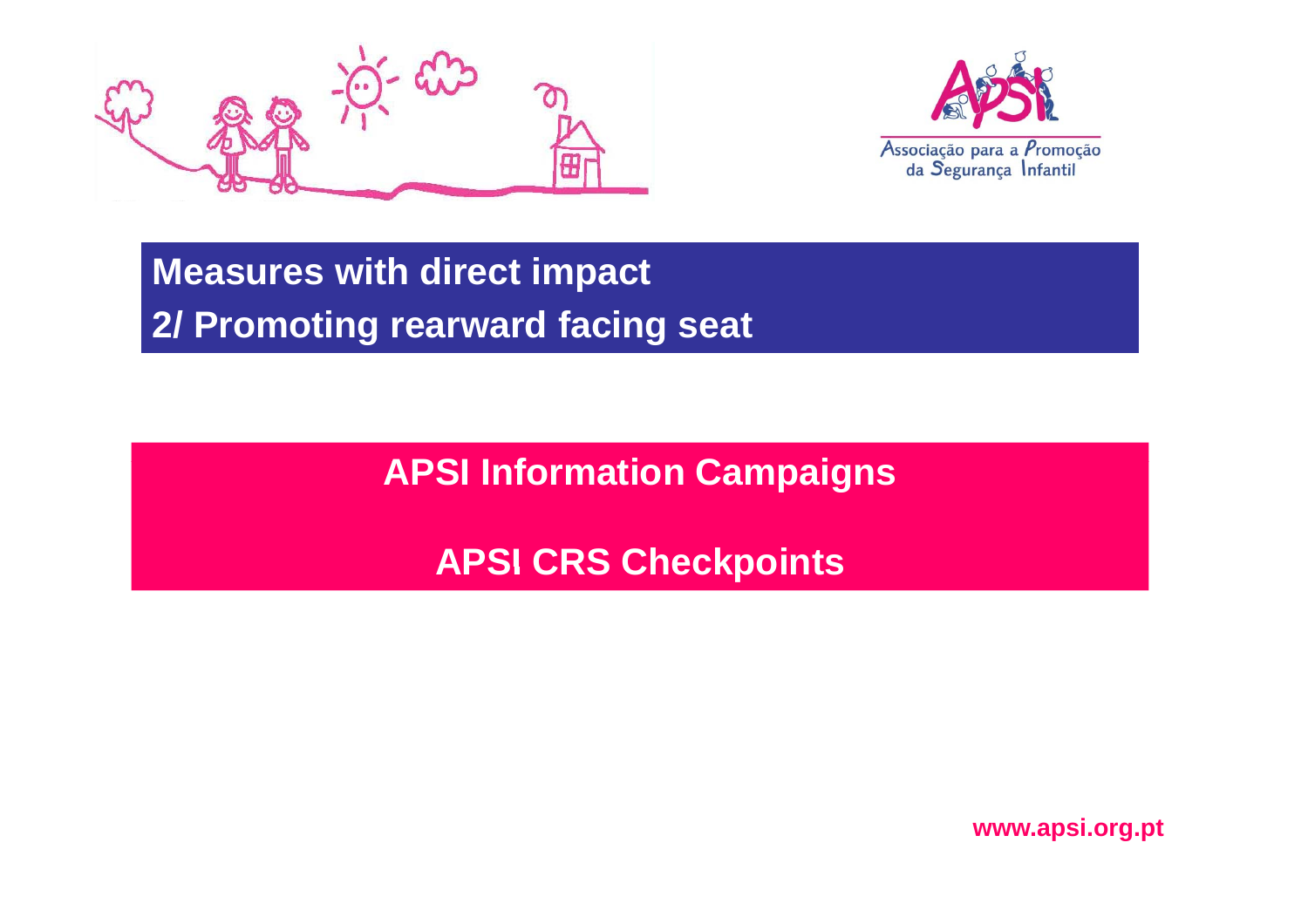



### **Child R d oa Sft <sup>a</sup> <sup>e</sup> y in Pt l or ugal 3/ Best Practices – Transport of Children in Organized Groups**

- **Training courses for drivers (since 2000) and accompanying adult (since 2005) - APSI**
- **Law for transport of children in organised/institutional groups in minivans coaches and buses (2006) minivans, buses (2006) - due to APSI influence**

• **Law requires: vehicles with seatbelts and CRS professional training for drivers criteria for the choice of safe vehicle stops presence of an accompanying adult (with reflective vest) responsible to check/fixing CRS/seatbelt and help children cross streets** 

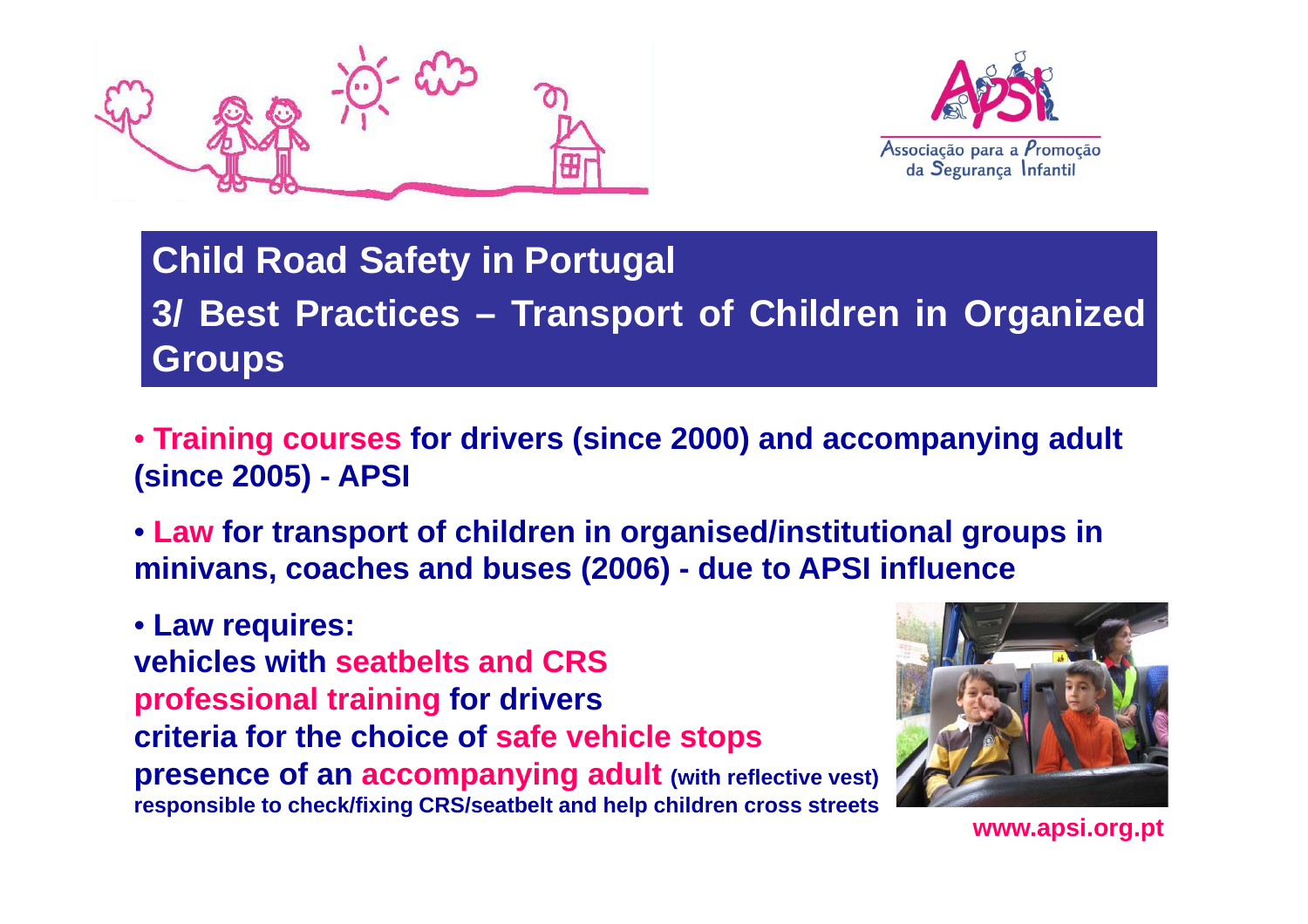



### **Child R d oa Sft <sup>a</sup> <sup>e</sup> y in Pt l or ugal 4/ Best Practices – Health Professionals**

- **Training courses for paediatricians, family doctors and nurses to promote adequate counselling to families**
- **Safe First Trip - initiative from some hospitals that obliges that all newborn leave the Hospital in a CRS**
- **Distribution of information on safe transport, in Maternities, to all parents of newborns**
- **Adoption of harmonised messages on child safety in cars – APSI recommendations were integrated in National Child Health Program and by Portuguese S i t f P di t i i Society of Paediatrician**

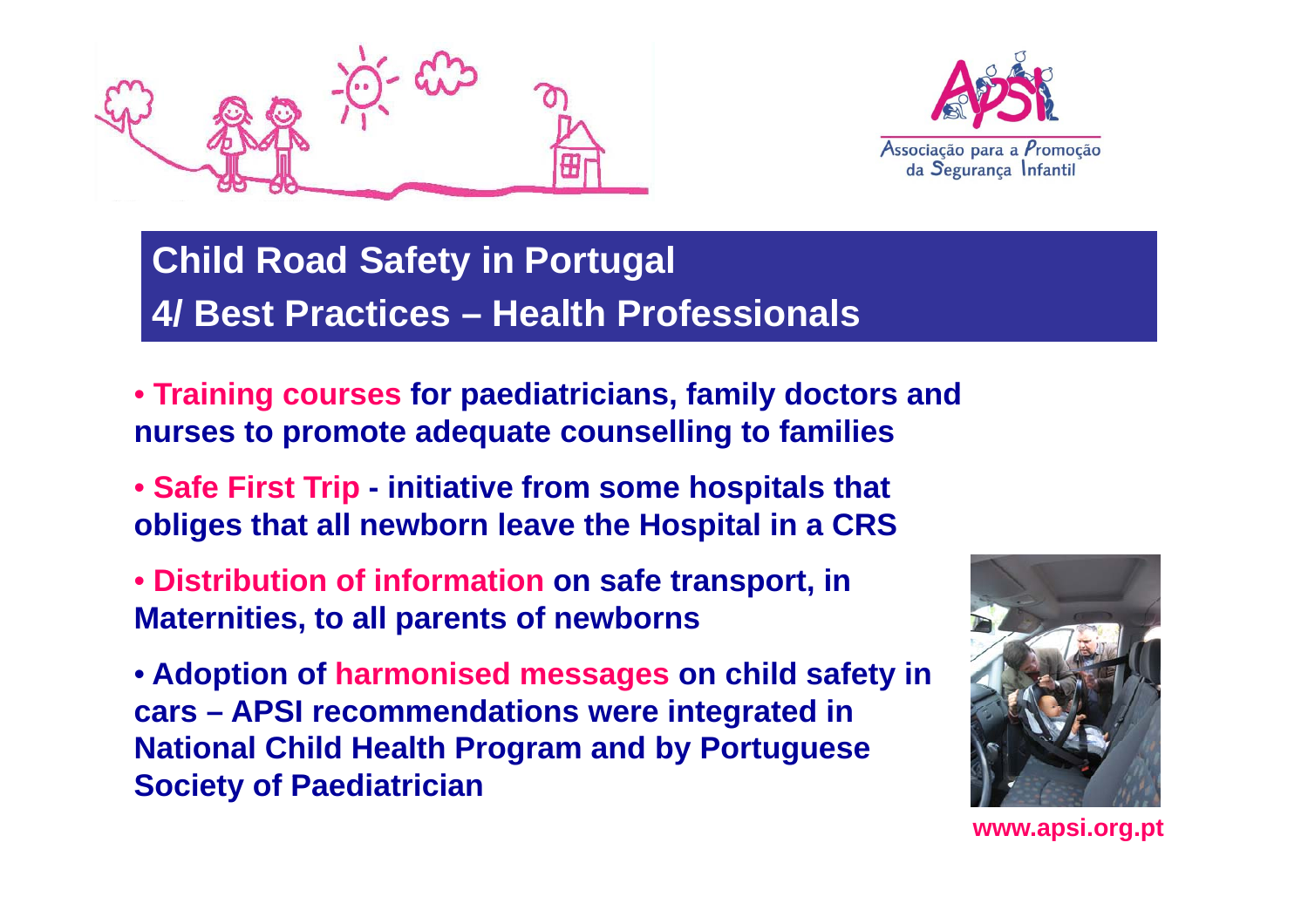



### **Child R d oa Sft <sup>a</sup> <sup>e</sup> y in Pt l or ugal 5/ Successful Approaches – Community Intervention**

• **CRS Checkpoints (since 2001)**

**trained inspectors check CRS in cars of families** 

• **Safe Road to School - Faro (2003 to 2005)**

**police training, educational/informative sessions for children and parents, enforcement, road safety week** 

• **Safety of Children in Cars - Around country (2008) evaluation studies, schools sessions, local seminar for professionals and families, CRS checkpoints**

**li i th iti fi h lth f i l policie authorities, firemen, health professionals, www.apsi.org.pt health students, municipalities, schools, media, families**



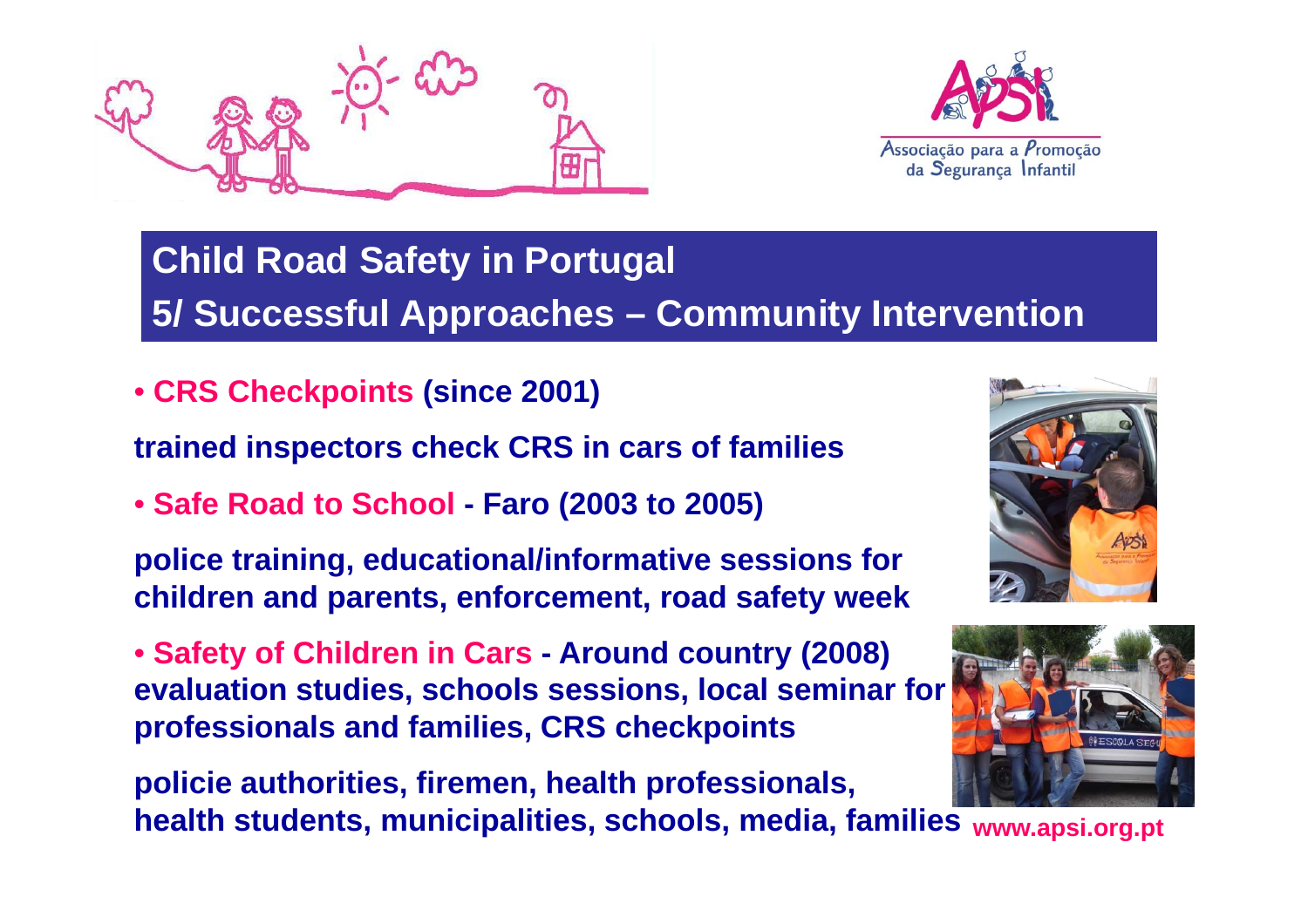



### **Child Road Mortality Positive Evolution – But not enough!**

#### **(annual average) 2001/2003**

**D h 94 Deaths -**

**Serious injuries - 560 j Slight injuries - 6390 Permanent disabilities - ?Temporary disabilities ?**



#### **2004/2006 (annual average)**



**Serious injuries - 402 j Slight injuries - 5373 Permanent disabilities - ?disabilities - Temporary disabilities disabilities - ?**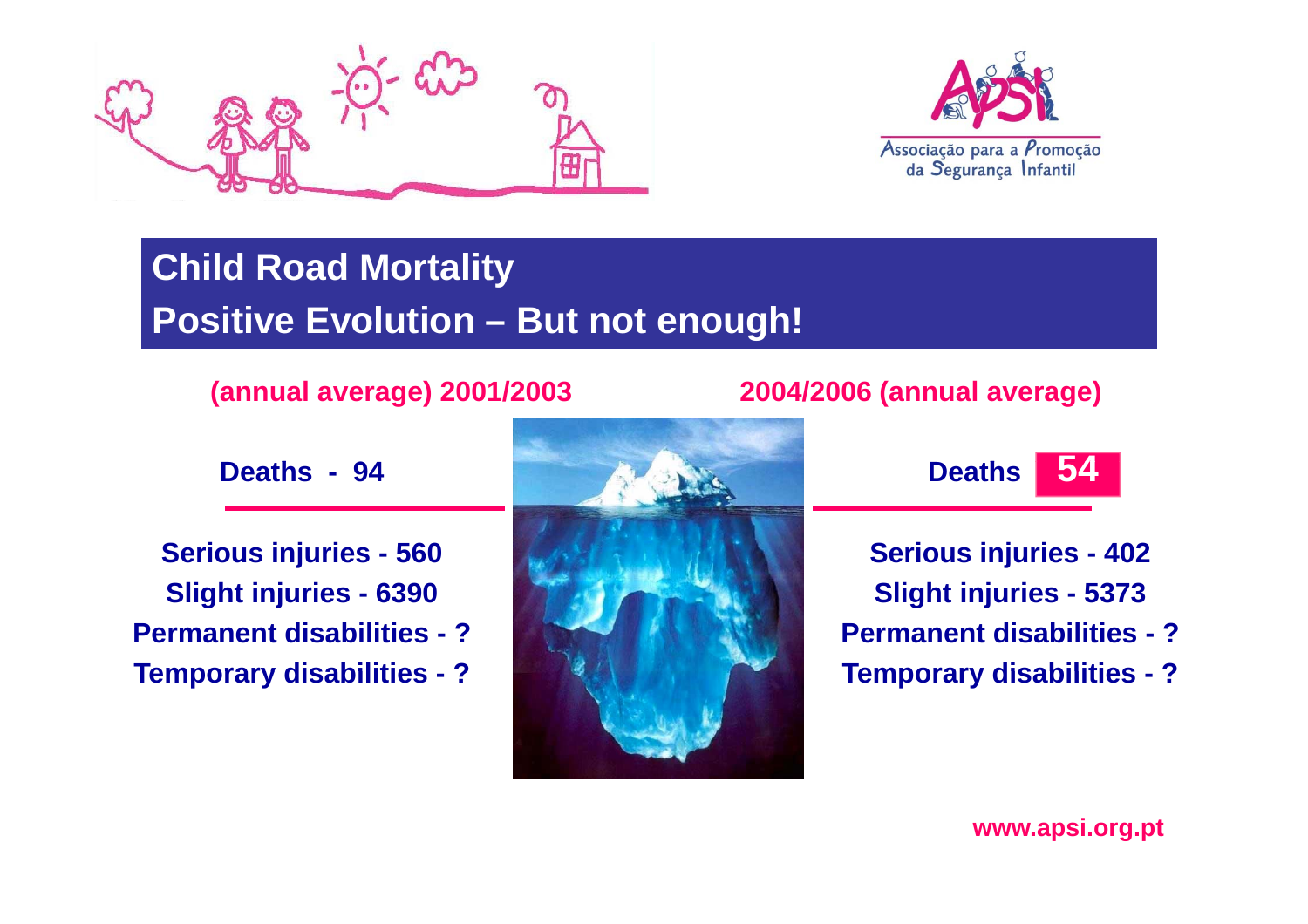



### **Child Road Mortality Positive Evolution – But not enough!**

#### **In the last 3 years, every day, 16 children are victims of a road accident**

**9 cars passengers, 4 pedestrians, 3 drivers**

**Road accidents the major cause of death in children**

**Portugal is among the group of European countries with higher road mortality**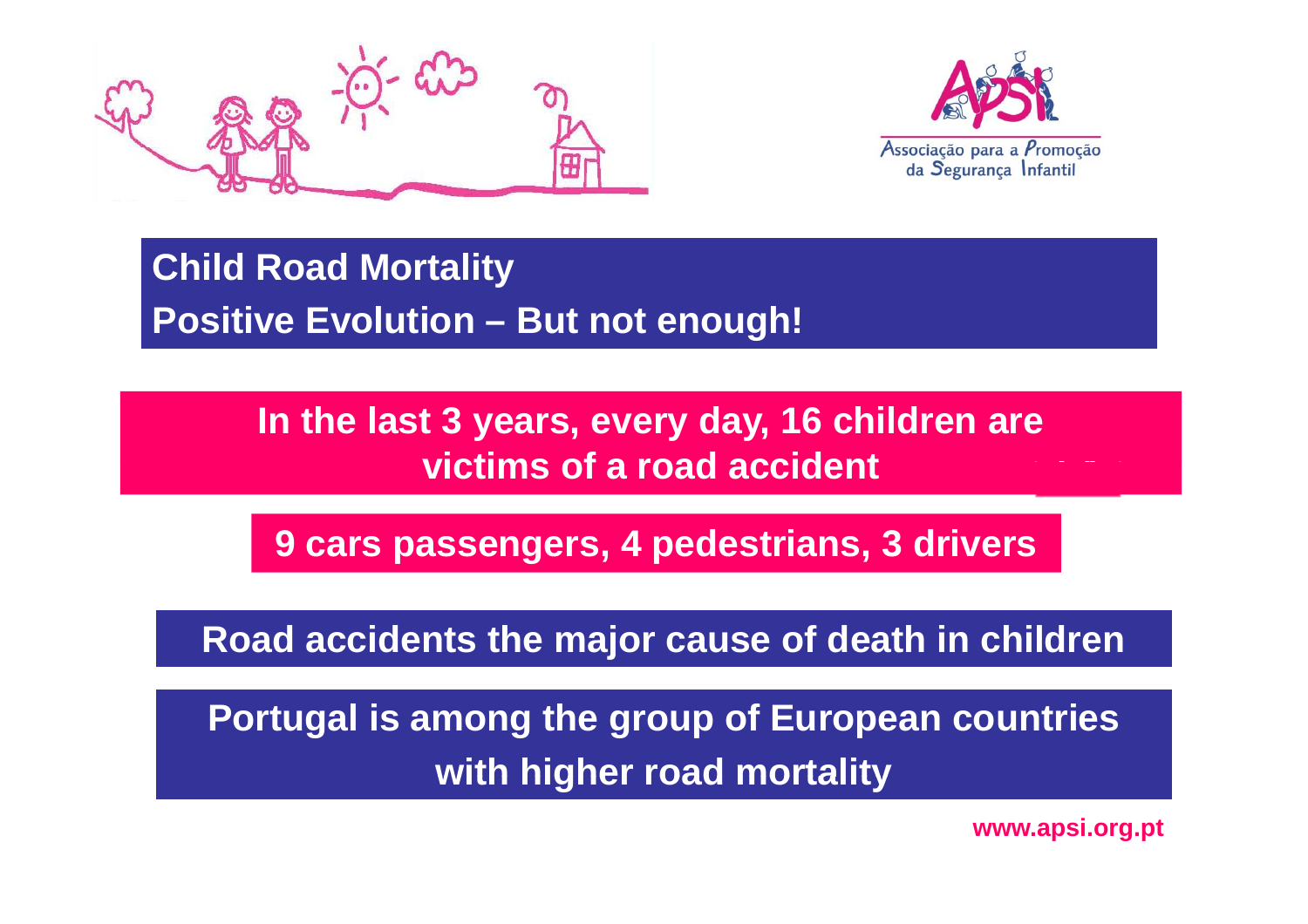



**Permanent disabilities - ?**

**Temporary disabilities ?**

### **Child Road Mortality Positive Evolution – But not enough!**

**(annual average) 2001/2003**

**Permanent disabilities - ?**

**Temporary disabilities ?**

**2004/2006 (annual average)**

In the last 3 years, every day, 16 children are<br>victims of a road accident

**Road accidents the major cause of death in children** 

**Portugal are the group of European countries with higher road mortality**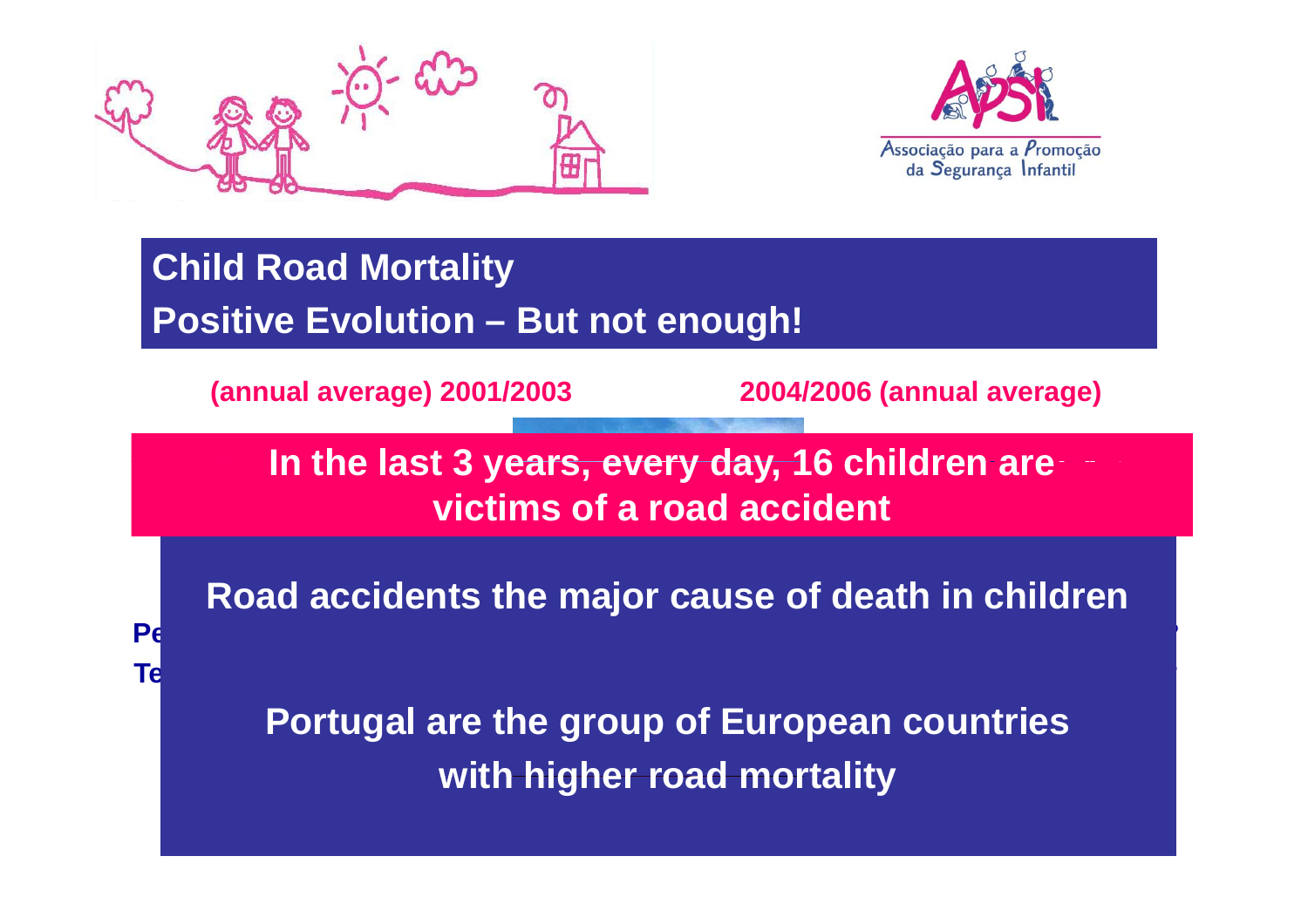



#### **Priorities for the future**

- **I CRS Increase CRS use**
- **Promote the use of rearward facing CRS until 3 or 4 years old years old**
- **Reduce CRS misuse**
- **Extend Safe First Trip Programme to all hospitals and increase the number of health professionals with specific training professionals with**
- **Training police officers and CRS sellers (for better enforcement and counselling) better**

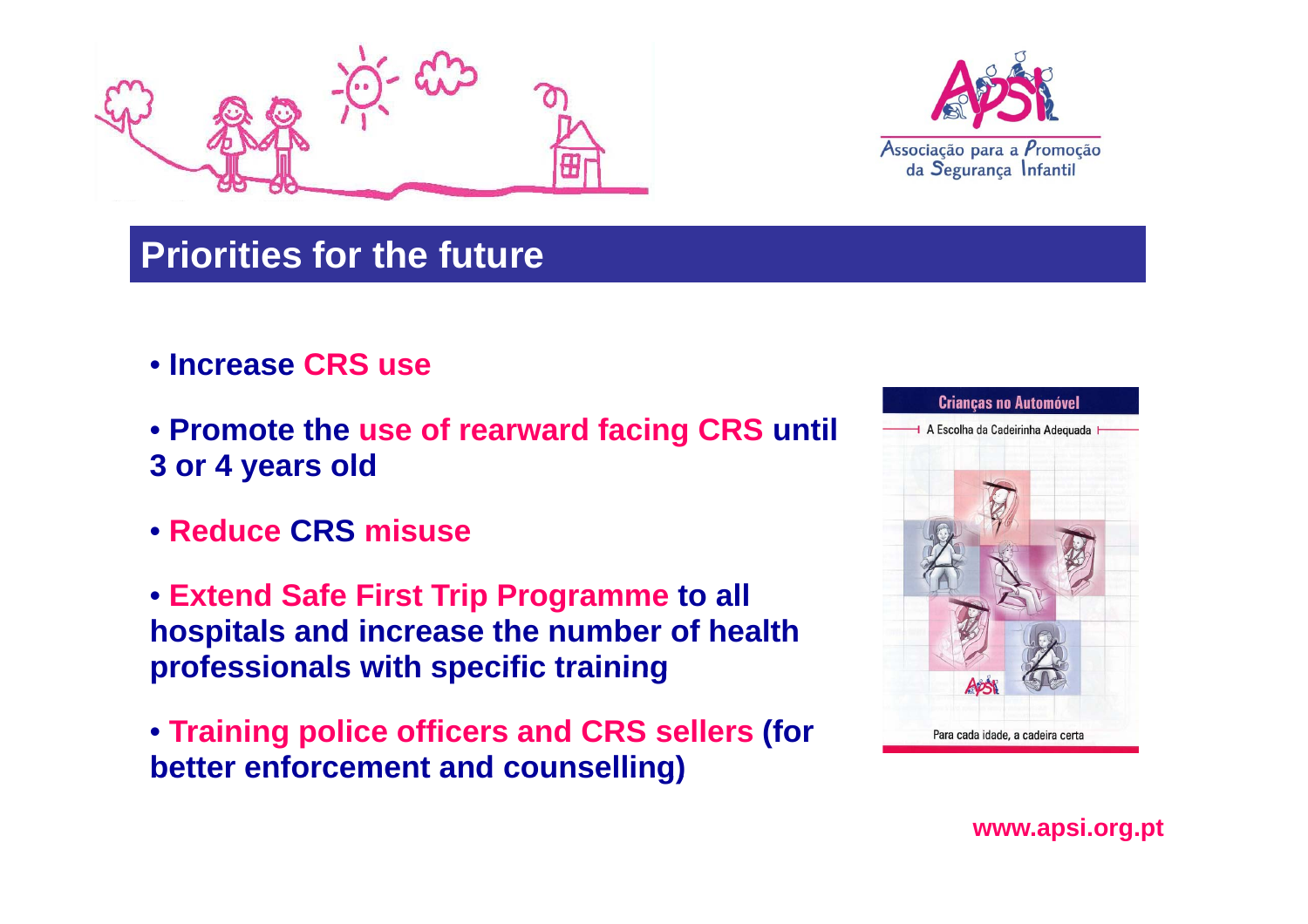



#### **Priorities for the Future (continued)**

- **Reduce urban speeds (down to 30 km/h) in specific locations (ex: near schools, playgrounds and residential areas)**
- **Create better road infrastructures for pedestrian**
- **Enforce the use of bicycle helmets and strategies to increase their visibility in traffic (ex: lights, reflective materials)**

• **Development of informative campaigns with harmonised messages Direct contact with familiesInvolvement of local authorities/institutions and local professionals Information + education/training + enforcement + evaluation**